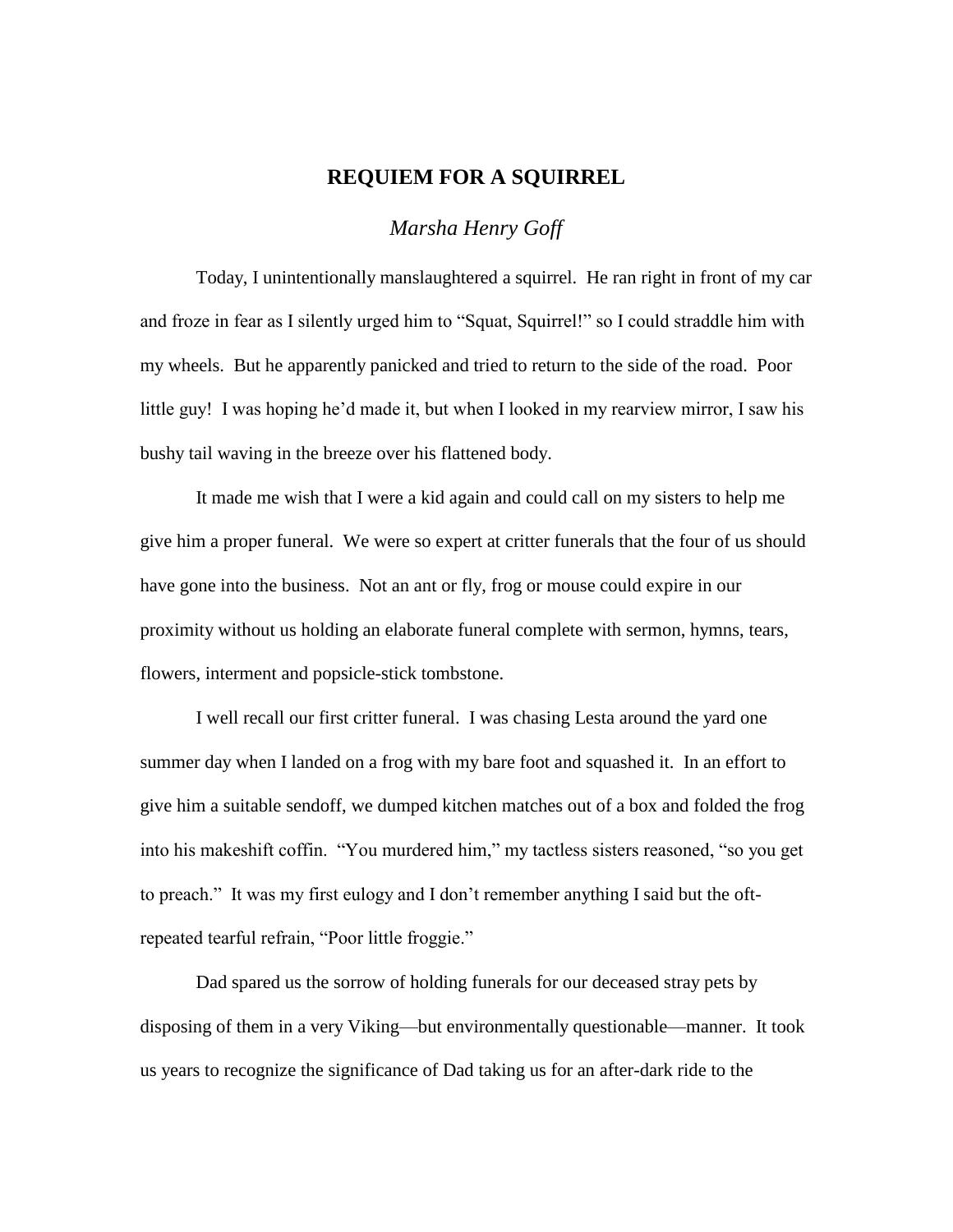country, parking on a bridge over a creek, getting out of the car and opening the trunk. Even though my sisters and I remained in the car with our mother, the big splash should have tipped us off that Neptune was welcoming yet another Henry pet.

This sort of childhood well prepared me for having children of my own whose pets did what pets mostly do: namely, die! Collectively, Ray, Jr. and Greg buried enough dimestore turtles to save hundreds of children from salmonella. Each home we owned had an Animal Rest in a corner of the yard where still lie the tiny bones of mice, gerbils, hamsters, rabbits and more. These critters—though much-loved and well-cared for were never designed to enjoy long lives. Too late, Ray and I realized that we should have been buying parrots, sea turtles or elephants for the kids.

One of our saddest critter funerals was for Donald Everett McKinley Duckson, a charming little duck who began life as an egg experiment at KU. Donald was stunted and obviously depressed about it because, at the age of two months, he drowned himself in water that barely reached his knees. Ray tried valiantly to save the little duck by giving him fingertip CPR, but balked at administering mouth to bill resuscitation.

I'm astounded that we never had a pet snake go belly-up on us. But we had lots of fish do exactly that. I remember saying to my friend Darlene, as we drove to pick up Greg at school, that I dreaded telling him his beautiful blue and red Beta had died. I needn't have worried. When Greg entered the backseat, Darlene turned around, smiled at him and said, "Greg, your Beta's on the roof." I hope you've heard the "Mom's on the roof" joke because I don't have space to tell it here. Suffice it to say, Greg knew it.